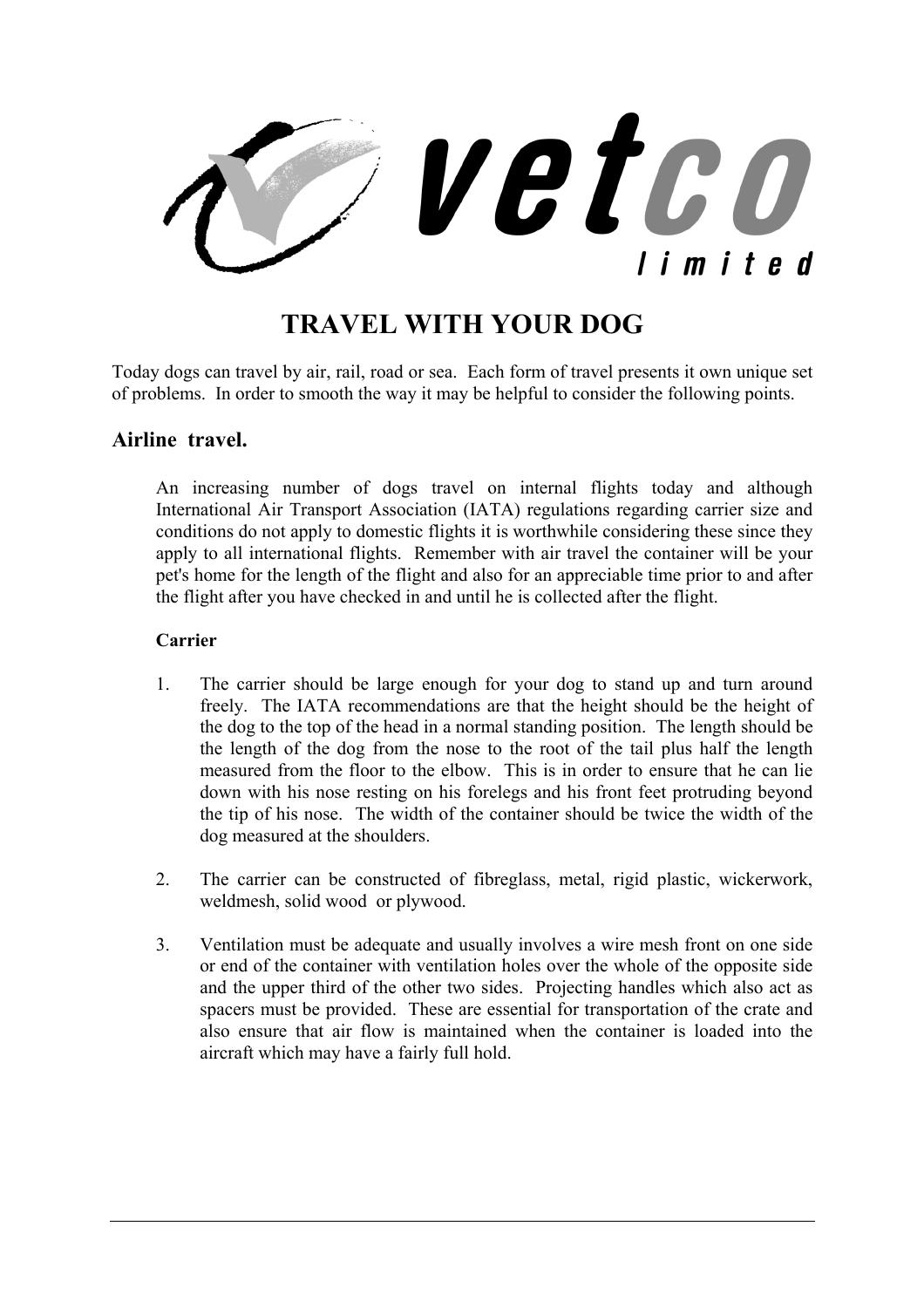4. Containers must be nose and paw proof, i.e. the ventilation apertures must be of such a size that it is impossible for the animal to protrude nose or paws outside the container. Fixed food and water containers must be provided and these must be accessible from the outside.

On many internal flights (and some international ones) small dogs may be carried in the passenger cabin in underseat containers. If allowed, the total weight of the dog plus the container must not exceed 4 kg.

#### **Bedding**

It is useful to use several thicknesses of newspaper plus an acrylic dog bed. A familiar article in the container helps to calm the animal.

Suitable carriers can be obtained from pet stores, breeders, kennels and often the airlines themselves. It is always worthwhile checking with the airline regarding their particular requirements.

#### **Other useful tips**

Tranquillisation of the dog before loading in the carrier is not recommended. Tranquillisers sometimes wear off in flight when it is impossible to either comfort the dog or to give any further medication. Therefore it is a good idea to try to familiarise your dog with the travel container before the trip is undertaken. Feeding him in the container, first with the door closed and then open helps to eliminate some of the apprehension that may be felt during the actual trip.

## **Car travel**

Animals travelling in cars should be under control in vehicles and unable to distract you while you are driving. If you want your dog to be loose in the car he should be separated from you, and thus an estate vehicle or hatchback with a strong dog guard is ideal. Alternatively a crate or cage can be used, the dimensions of which should be comfortable for the animal. If the dog is not so separated from you he should be tethered so that he cannot act as a distraction. The easiest way of doing this is place him in the footwell in the back of the car, shutting the lead, attached to a properly adjusted collar, in the car door.

Travel, or more correctly motion sickness, is a condition which affects many dogs. It is due to the effect of the motion on the organs of balance located in the inner ear. Signs are usually excessive salivation, restlessness or excitement. Many of the "human" travel sickness remedies available from petrol stations, pharmacists and supermarkets are effective and an adult rather than a children's dose is usually necessary for a dog. If one particular brand does not work, try another since they all contain different combinations of drugs. Give the tablet/s at least half an hour before travelling is due. If the over-the-counter remedies are ineffective, consult your veterinary surgeon since there are several prescription only medicines that are extremely effective for this condition. Excitable dogs can be tranquillised but make sure you experiment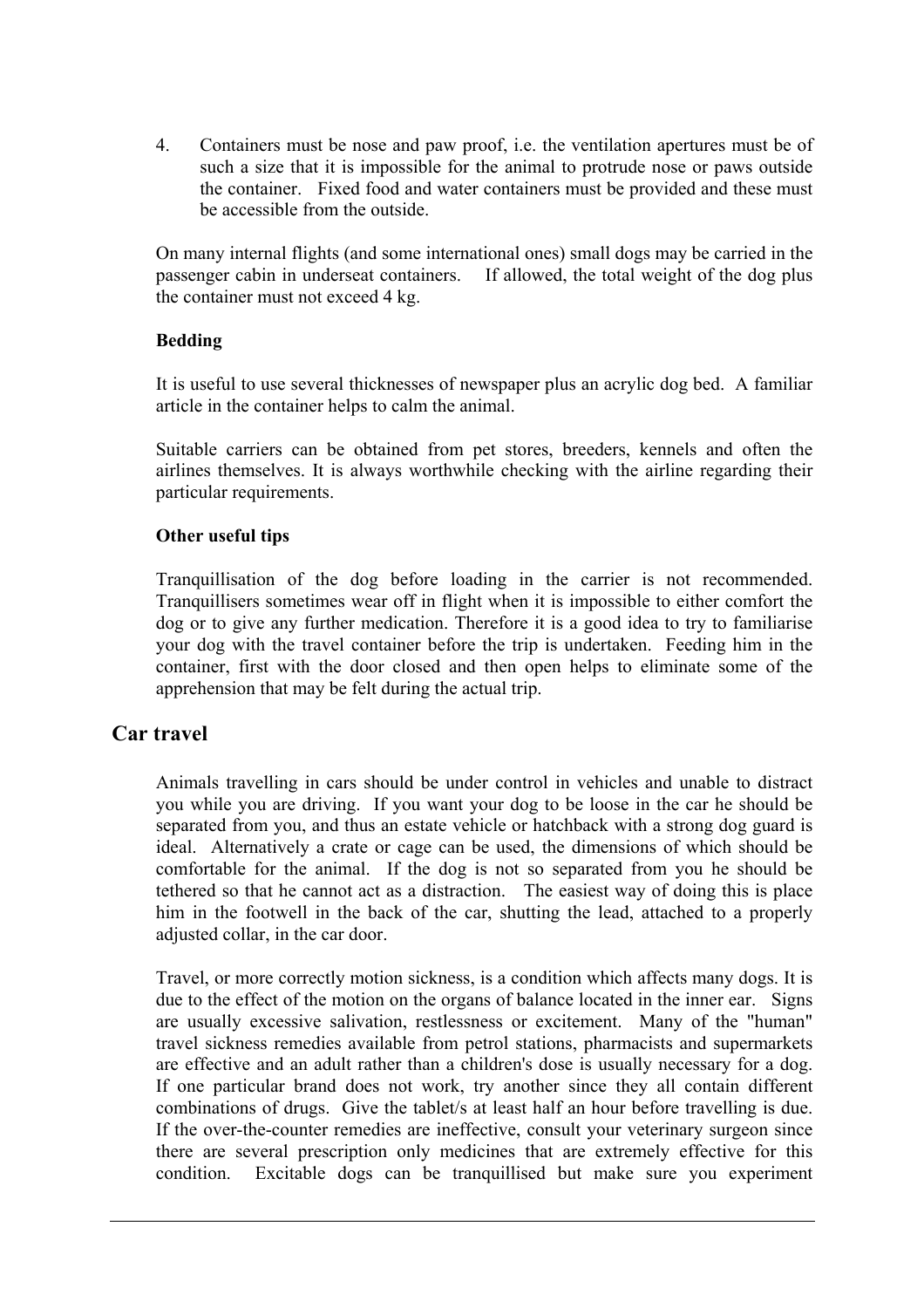beforehand so you do not give too much and have the animal off his legs for a while since the dose depends largely on the temperament and amount of excitement.

# **Rail Travel**

Remember that even the most well behaved dog can take fright at the sight and noise associated with a railway station and trains. Make sure that the collar and lead are strong and correctly adjusted.

Today different State railways have varying conditions regarding the transport of pets and therefore you should enquire prior to your trip.

## **Sea Travel**

Many ships and ferries today have permanent kennels into which your dog must be placed for the duration of the trip. Again the provision of a familiar blanket or toy helps to ease the tension. Mild tranquillisation is possible since you can visit the dog during the trip and ascertain its effect.

## **Hints on Travel with your dog**

- 1. If you are going to stay in an hotel, ascertain beforehand that the hotel allows pets. There are publications available that list such hotels and boarding houses, e.g. Pets Welcome.
- 2. Make sure the dog wears a correctly adjusted collar and not a check chain. The collar should bear an identification tag with your name, address and telephone number. If the dog has been microchipped detail this with the accompanying information.
- 3. If he is travelling unaccompanied, check that his name appears on the container together with your name, address, telephone number and any other relevant details, e.g. where you are collecting him from and whether you wish to be telephoned first etc.
- 4. Remember that most hotels and boarding houses will not allow dogs in the public rooms, therefore if you leave him unattended in your room make sure there is no opportunity for escape and realise that you will be responsible for any damage caused. Again if practicable, i.e. size, a travelling cage or container is ideal. Even if the dog is extremely well behaved make sure that you place "Do Not Disturb" notices on the door if the dog is left unattended. In this way the possibility of confrontation with staff and escape is minimised.